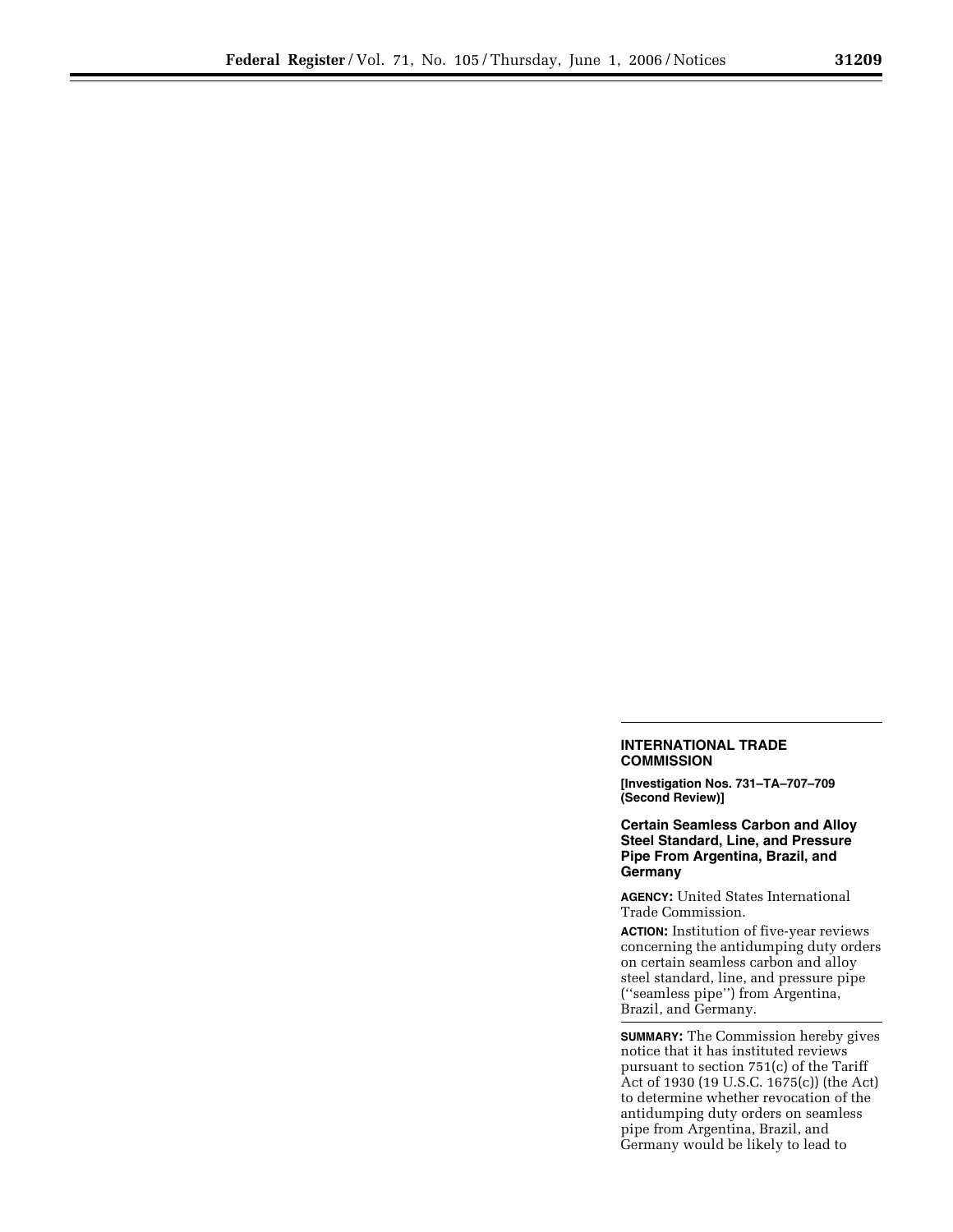continuation or recurrence of material injury. Pursuant to section 751(c)(2) of the Act, interested parties are requested to respond to this notice by submitting the information specified below to the Commission;1 to be assured of consideration, the deadline for responses is July 21, 2006. Comments on the adequacy of responses may be filed with the Commission by August 14, 2006. For further information concerning the conduct of these reviews and rules of general application, consult the Commission's Rules of Practice and Procedure, part 201, subparts A through E (19 CFR part 201), and part 207, subparts A, D, E, and F (19 CFR part 207).

**DATES:** *Effective Date:* June 1, 2006. **FOR FURTHER INFORMATION CONTACT:**  Mary Messer (202–205–3193), Office of Investigations, U.S. International Trade Commission, 500 E Street SW., Washington, DC 20436. Hearingimpaired persons can obtain information on this matter by contacting the Commission's TDD terminal on 202– 205–1810. Persons with mobility impairments who will need special assistance in gaining access to the Commission should contact the Office of the Secretary at 202–205–2000. General information concerning the Commission may also be obtained by accessing its Internet server (*http:// www.usitc.gov*). The public record for these reviews may be viewed on the Commission's electronic docket (EDIS) at *http://edis.usitc.gov*.

## **SUPPLEMENTARY INFORMATION:**

*Background.* On August 3, 1995, the Department of Commerce (''Commerce'') issued antidumping duty orders on imports of seamless pipe from Argentina, Brazil, and Germany (60 FR 39704). Following five-year reviews by Commerce and the Commission, effective July 16, 2001, Commerce issued a continuation of the antidumping duty orders on imports of seamless pipe from Argentina, Brazil, and Germany (66 FR 37004). The Commission is now conducting second reviews to determine whether revocation of the orders would be likely to lead to continuation or recurrence of material injury to the domestic industry within a reasonably foreseeable time. It

will assess the adequacy of interested party responses to this notice of institution to determine whether to conduct full reviews or expedited reviews. The Commission's determinations in any expedited reviews will be based on the facts available, which may include information provided in response to this notice.

*Definitions.* The following definitions apply to these reviews:

(1) *Subject Merchandise* is the class or kind of merchandise that is within the scope of the five-year reviews, as defined by Commerce.

(2) The *Subject Countries* in these reviews are Argentina, Brazil, and Germany.

(3) The *Domestic Like Product* is the domestically produced product or products which are like, or in the absence of like, most similar in characteristics and uses with, the *Subject Merchandise.* In its original determinations and its full five-year review determinations, the Commission found one *Domestic Like Product*  consisting of seamless carbon and alloy steel standard, line, and pressure pipe and tube not more than 4.5 inches in outside diameter, and including redraw hollows.

(4) The *Domestic Industry* is the U.S. producers as a whole of the *Domestic Like Product*, or those producers whose collective output of the *Domestic Like Product* constitutes a major proportion of the total domestic production of the product. In its original determinations and full five-year review determinations, the Commission defined the *Domestic Industry* as producers of seamless carbon and alloy steel standard, line, and pressure pipe and tube not more than 4.5 inches in outside diameter, as well as all redraw hollows.

(5) An *Importer* is any person or firm engaged, either directly or through a parent company or subsidiary, in importing the *Subject Merchandise* into the United States from a foreign manufacturer or through its selling agent.

*Participation in the reviews and public service list*. Persons, including industrial users of the *Subject Merchandise* and, if the merchandise is sold at the retail level, representative consumer organizations, wishing to participate in the reviews as parties must file an entry of appearance with the Secretary to the Commission, as provided in section 201.11(b)(4) of the Commission's rules, no later than 21 days after publication of this notice in the **Federal Register**. The Secretary will maintain a public service list containing the names and addresses of all persons, or their representatives, who are parties to the reviews.

Former Commission employees who are seeking to appear in Commission five-year reviews are reminded that they are required, pursuant to 19 CFR 201.15, to seek Commission approval if the matter in which they are seeking to appear was pending in any manner or form during their Commission employment. The Commission is seeking guidance as to whether a second transition five-year review is the ''same particular matter'' as the underlying original investigation for purposes of 19 CFR 201.15 and 18 U.S.C. 207, the post employment statute for Federal employees. Former employees may seek informal advice from Commission ethics officials with respect to this and the related issue of whether the employee's participation was ''personal and substantial.'' However, any informal consultation will not relieve former employees of the obligation to seek approval to appear from the Commission under its rule 201.15. For ethics advice, contact Carol McCue Verratti, Deputy Agency Ethics Official, at 202–205–3088.

*Limited disclosure of business proprietary information (BPI) under an administrative protective order (APO) and APO service list.* Pursuant to § 207.7(a) of the Commission's rules, the Secretary will make BPI submitted in these reviews available to authorized applicants under the APO issued in the reviews, provided that the application is made no later than 21 days after publication of this notice in the **Federal Register**. Authorized applicants must represent interested parties, as defined in 19 U.S.C. 1677(9), who are parties to the reviews. A separate service list will be maintained by the Secretary for those parties authorized to receive BPI under the APO.

*Certification.* Pursuant to § 207.3 of the Commission's rules, any person submitting information to the Commission in connection with these reviews must certify that the information is accurate and complete to the best of the submitter's knowledge. In making the certification, the submitter will be deemed to consent, unless otherwise specified, for the Commission, its employees, and contract personnel to use the information provided in any other reviews or investigations of the same or comparable products which the Commission conducts under Title VII of the Act, or in internal audits and investigations relating to the programs and operations of the Commission pursuant to 5 U.S.C. Appendix 3.

<sup>1</sup>No response to this request for information is required if a currently valid Office of Management and Budget (OMB) number is not displayed; the OMB number is 3117–0016/USITC No. 06–5–154, expiration date June 30, 2008. Public reporting burden for the request is estimated to average 10 hours per response. Please send comments regarding the accuracy of this burden estimate to the Office of Investigations, U.S. International Trade Commission, 500 E Street, SW., Washington, DC 20436.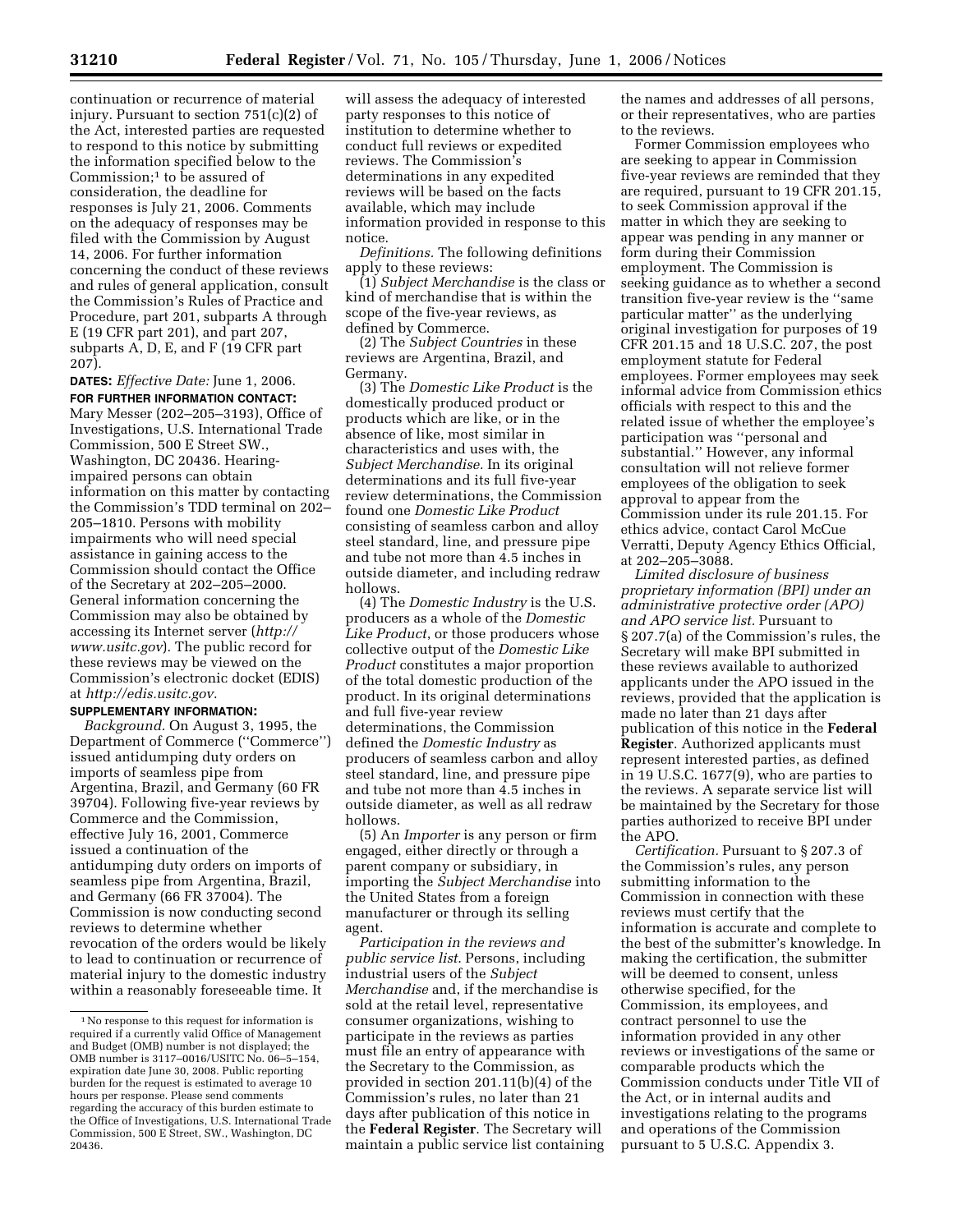*Written submissions.*—Pursuant to section 207.61 of the Commission's rules, each interested party response to this notice must provide the information specified below. The deadline for filing such responses is July 21, 2006. Pursuant to § 207.62(b) of the Commission's rules, eligible parties (as specified in Commission rule 207.62(b)(1)) may also file comments concerning the adequacy of responses to the notice of institution and whether the Commission should conduct expedited or full reviews. The deadline for filing such comments is August 14, 2006. All written submissions must conform with the provisions of §§ 201.8 and 207.3 of the Commission's rules and any submissions that contain BPI must also conform with the requirements of §§ 201.6 and 207.7 of the Commission's rules. The Commission's rules do not authorize filing of submissions with the Secretary by facsimile or electronic means, except to the extent permitted by § 201.8 of the Commission's rules, as amended, 67 FR 68036 (November 8, 2002). Also, in accordance with §§ 201.16(c) and 207.3 of the Commission's rules, each document filed by a party to the reviews must be served on all other parties to the reviews (as identified by either the public or APO service list as appropriate), and a certificate of service must accompany the document (if you are not a party to the reviews you do not need to serve your response).

*Inability to provide requested information.* Pursuant to § 207.61(c) of the Commission's rules, any interested party that cannot furnish the information requested by this notice in the requested form and manner shall notify the Commission at the earliest possible time, provide a full explanation of why it cannot provide the requested information, and indicate alternative forms in which it can provide equivalent information. If an interested party does not provide this notification (or the Commission finds the explanation provided in the notification inadequate) and fails to provide a complete response to this notice, the Commission may take an adverse inference against the party pursuant to section 776(b) of the Act in making its determinations in the reviews.

*Information To Be Provided in Response to This Notice of Institution:* If you are a domestic producer, union/ worker group, or trade/business association; import/export *Subject Merchandise* from more than one *Subject Country*; or produce *Subject Merchandise* in more than one *Subject Country*, you may file a single response. If you do so, please ensure that your

response to each question includes the information requested for each pertinent *Subject Country*. As used below, the term ''firm'' includes any related firms.

(1) The name and address of your firm or entity (including World Wide Web address if available) and name, telephone number, fax number, and email address of the certifying official.

(2) A statement indicating whether your firm/entity is a U.S. producer of the *Domestic Like Product*, a U.S. union or worker group, a U.S. importer of the *Subject Merchandise*, a foreign producer or exporter of the *Subject Merchandise*, a U.S. or foreign trade or business association, or another interested party (including an explanation). If you are a union/worker group or trade/business association, identify the firms in which your workers are employed or which are members of your association.

(3) A statement indicating whether your firm/entity is willing to participate in these reviews by providing information requested by the Commission.

(4) A statement of the likely effects of the revocation of the antidumping duty orders on the *Domestic Industry* in general and/or your firm/entity specifically. In your response, please discuss the various factors specified in section 752(a) of the Act (19 U.S.C. 1675a(a)) including the likely volume of subject imports, likely price effects of subject imports, and likely impact of imports of *Subject Merchandise* on the *Domestic Industry*.

(5) A list of all known and currently operating U.S. producers of the *Domestic Like Product*. Identify any known related parties and the nature of the relationship as defined in section 771(4)(B) of the Act (19 U.S.C.  $1677(4)(B)$ ).

(6) A list of all known and currently operating U.S. importers of the *Subject Merchandise* and producers of the *Subject Merchandise* in each Subject Country that currently export or have exported *Subject Merchandise* to the United States or other countries after 2000.

(7) If you are a U.S. producer of the *Domestic Like Product*, provide the following information on your firm's operations on that product during calendar year 2005 (report quantity data in short tons and value data in U.S. dollars, f.o.b. plant). If you are a union/ worker group or trade/business association, provide the information, on an aggregate basis, for the firms in which your workers are employed/ which are members of your association.

(a) Production (quantity) and, if known, an estimate of the percentage of total U.S. production of the *Domestic* 

*Like Product* accounted for by your firm's(s') production;

(b) the quantity and value of U.S. commercial shipments of the *Domestic Like Product* produced in your U.S. plant(s); and

(c) the quantity and value of U.S. internal consumption/company transfers of the *Domestic Like Product*  produced in your U.S. plant(s).

(8) If you are a U.S. importer or a trade/business association of U.S. importers of the *Subject Merchandise*  from the *Subject Countries*, provide the following information on your firm's(s') operations on that product during calendar year 2005 (report quantity data in short tons and value data in U.S. dollars). If you are a trade/business association, provide the information, on an aggregate basis, for the firms which are members of your association.

(a) The quantity and value (landed, duty-paid but not including antidumping duties) of U.S. imports and, if known, an estimate of the percentage of total U.S. imports of *Subject Merchandise* from each *Subject Country* accounted for by your firm's(s') imports;

(b) the quantity and value (f.o.b. U.S. port, including antidumping duties) of U.S. commercial shipments of *Subject Merchandise* imported from each *Subject Country*; and

(c) the quantity and value (f.o.b. U.S. port, including antidumping duties) of U.S. internal consumption/company transfers of *Subject Merchandise*  imported from each *Subject Country*.

(9) If you are a producer, an exporter, or a trade/business association of producers or exporters of the *Subject Merchandise* in the *Subject Countries*, provide the following information on your firm's(s') operations on that product during calendar year 2005 (report quantity data in short tons and value data in U.S. dollars, landed and duty-paid at the U.S. port but not including antidumping duties). If you are a trade/business association, provide the information, on an aggregate basis, for the firms which are members of your association.

(a) Production (quantity) and, if known, an estimate of the percentage of total production of *Subject Merchandise*  in each *Subject Country* accounted for by your firm's(s') production; and

(b) the quantity and value of your firm's(s') exports to the United States of *Subject Merchandise* and, if known, an estimate of the percentage of total exports to the United States of *Subject Merchandise* from each *Subject Country*  accounted for by your firm's(s') exports.

(10) Identify significant changes, if any, in the supply and demand